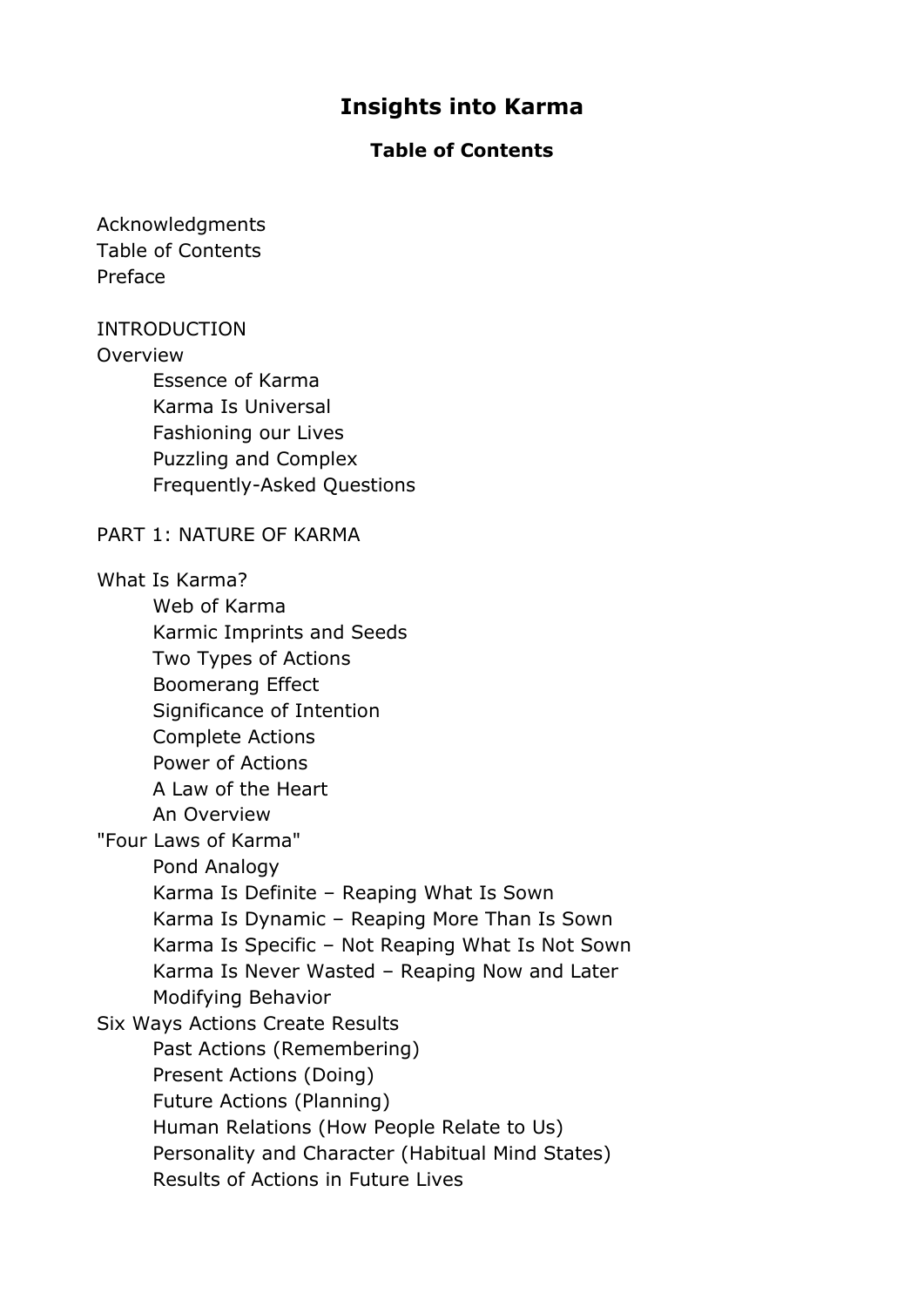## PART 2: PRESENT KARMA

Mindfulness Practicing Mindfulness Certainty of Karma Karma Mindfulness Checklist Guarding Our Karma Immediate Karma Karmic Creation of Our World "We Are in Charge" Karmic Awareness Present Karma Creating Negative Karma Memories Happiness and Misery Interacting with Others Cause of Our Unhappiness Reaping the Fruit of Actions Fairness in a Moral Universe Dream Analogy Personality Relationships Health and Well-Being Responsibility Greater Assurance Creating Right Causes The Law of Abundance The Law of Attraction The Law of Manifestation Interfering with Others' Karma? Alert and Watchful Mental Health Problems Not External Ripening of Karmic Seeds Thought Transformation Resolve to Change Uncertainty of Life Peace amidst Problems An Elegant Spirit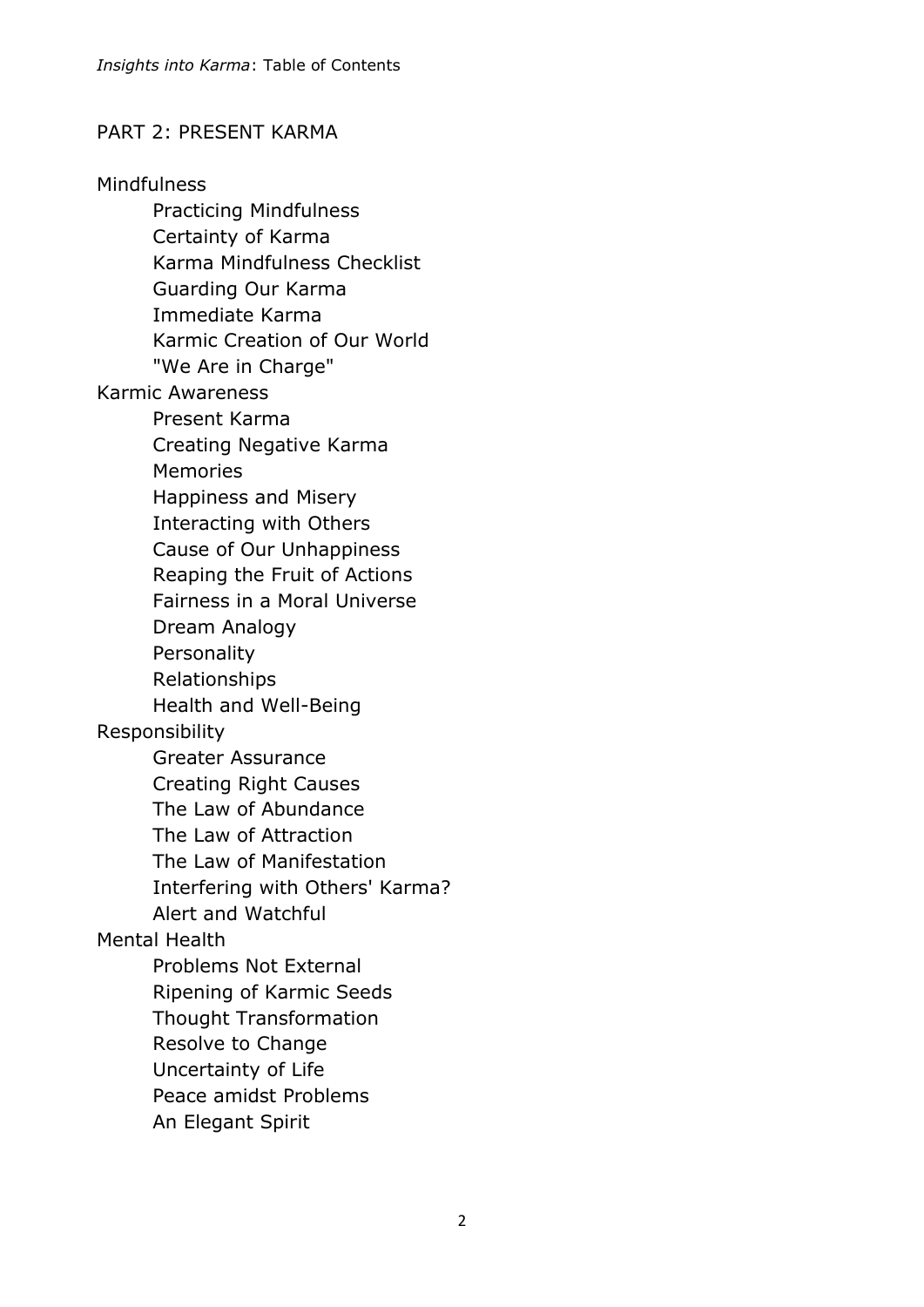### Compassion

Response to Enemies Accepting Others Responsibility toward Others Care and Consideration of Others Avoiding Indifference What Is Needed: Compassion

## PART 3: FUTURE KARMA

Karma and Rebirth

Karmic Consequences Why Take Rebirths? Candle Analogy for Rebirth Sleep Analogy for Rebirth Larger Time Frame Different Realms of Rebirth Human and Animal Rebirths Giftedness of People A Wise and Compassionate System Actions and Results Ten Non-Virtuous Actions Ten Virtuous Actions

PART 4: PAST KARMA

Dealing with the Past Good and Bad News Discovering Our Karmic Issues Clearing Accumulated Karma Healing Our Karma Changing Our Karma Purifying Negative Karma Letting Karma Burn Out No Longer Blaming Others Urgency of Purification Pitfalls of Purification Further Strategies A Story of Purification Prayers and Affirmations Purification in a Nutshell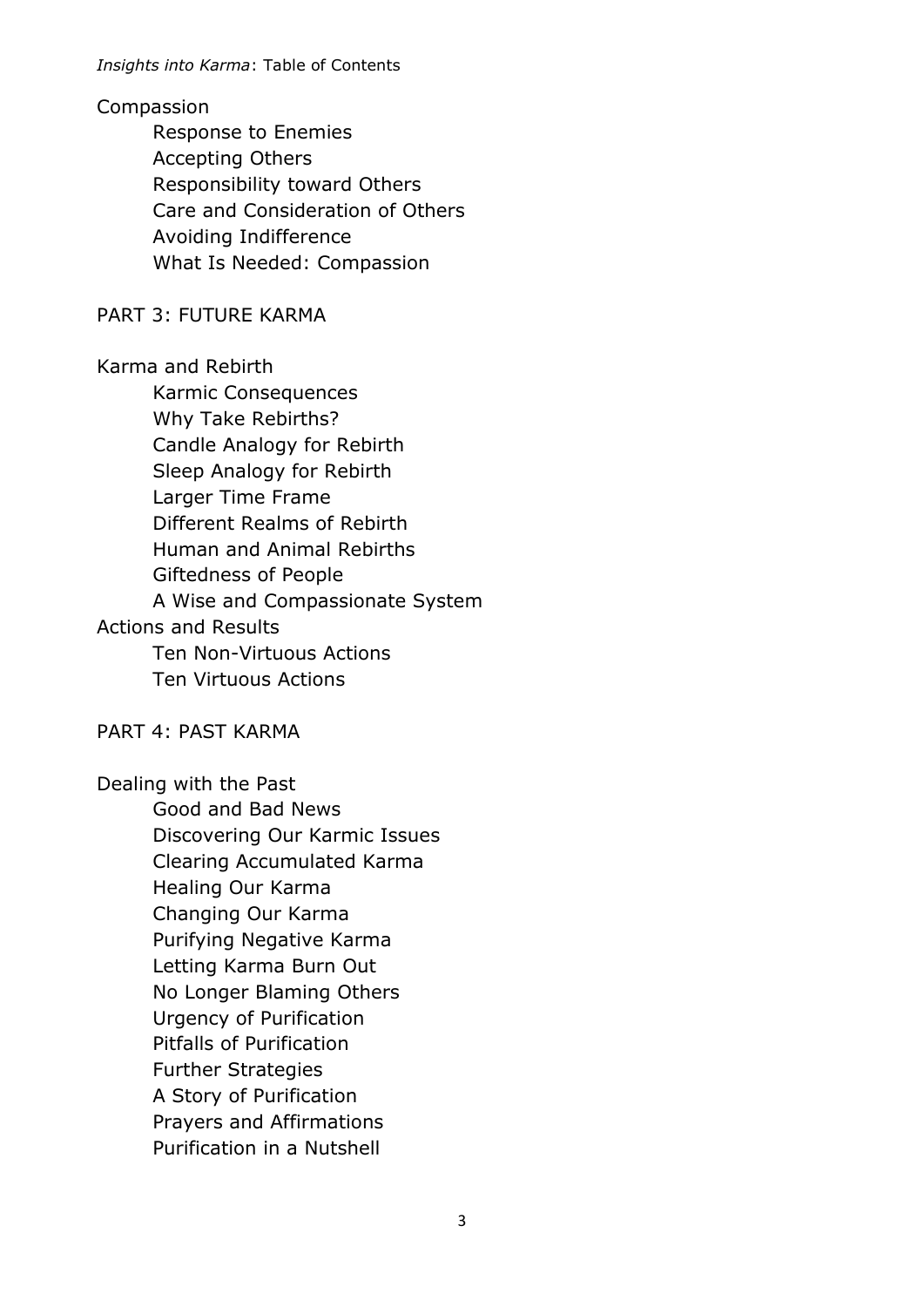## PART 5: MISUNDERSTANDING KARMA

Misconceptions Fate or Predetermination Theistic Determinism Indeterminism Reward and Punishment Mystical Fate or Fortune Grace Transcends Karma Misinterpretations Cosmic Justice Socially Disempowering Fundamentalism Judging Others Blaming Past Karma Passive Resignation Karma as Rear-View Mirror Coveting "Good Karma" PART 6: MEDITATIONS Basic Meditation Guidelines Seven Tips Breathing Meditation "Four Laws of Karma" Karma Is Definite Karma Increases Karma Is Specific Karma Is Never Lost Ten Non-Virtues/Virtues Sincere Regret Checklist of Actions

Compassion and Karma Heirs to One's Own Karma Equanimity The SourcePoint Practice Background Description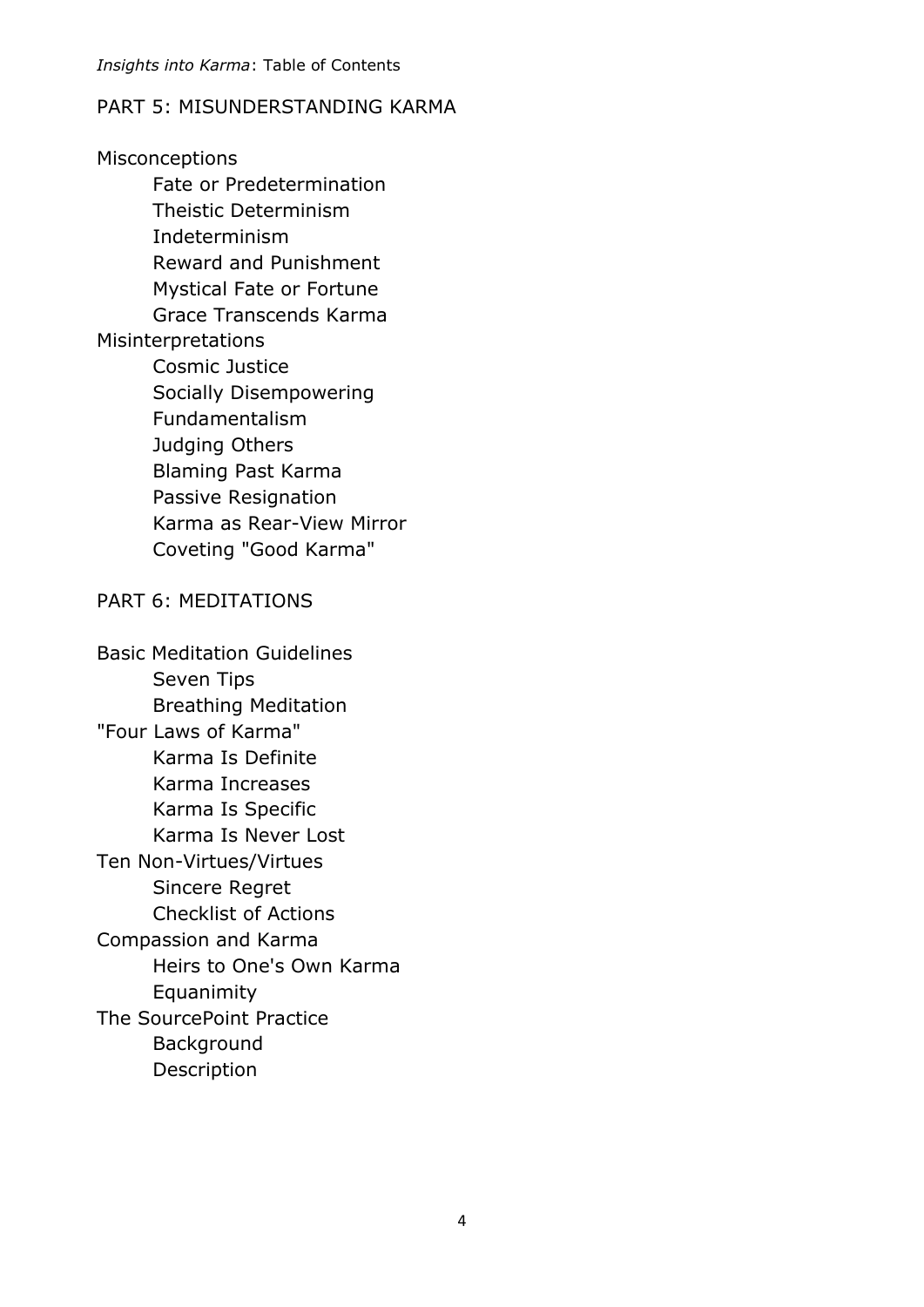## CLOSING THOUGHTS . . .

**Conclusion** Conviction about Karma Source of all Suffering Peace beyond Understanding Power of Karma Bringing It All Together Our Most Precious Gift Karma in a Nutshell

# APPENDICES

Appendix 1 – Types of Karma Mental, Verbal and Bodily Karma Skillful and Unskillful Karma Results-Based Karma Individual and Collective Karma Reproductive or Throwing Karma Supportive or Completing Karma Counteractive Karma Destructive Karma Proximate Karma Habitual Karma Random Karma

Appendix 2 – Karma in Buddhism Life and Death Karma and Buddhism Five Causal Factors Karma and Emptiness

# Appendix 3 – Miscellaneous

The Bible and Karma Karma, Rebirth and the Christian View Beyond Karma Proving Karma Reflections on Rebirth and Karma Cause and Effect in Life Karma-Related Quotations SourcePoint Practice Commentary Science of Karma